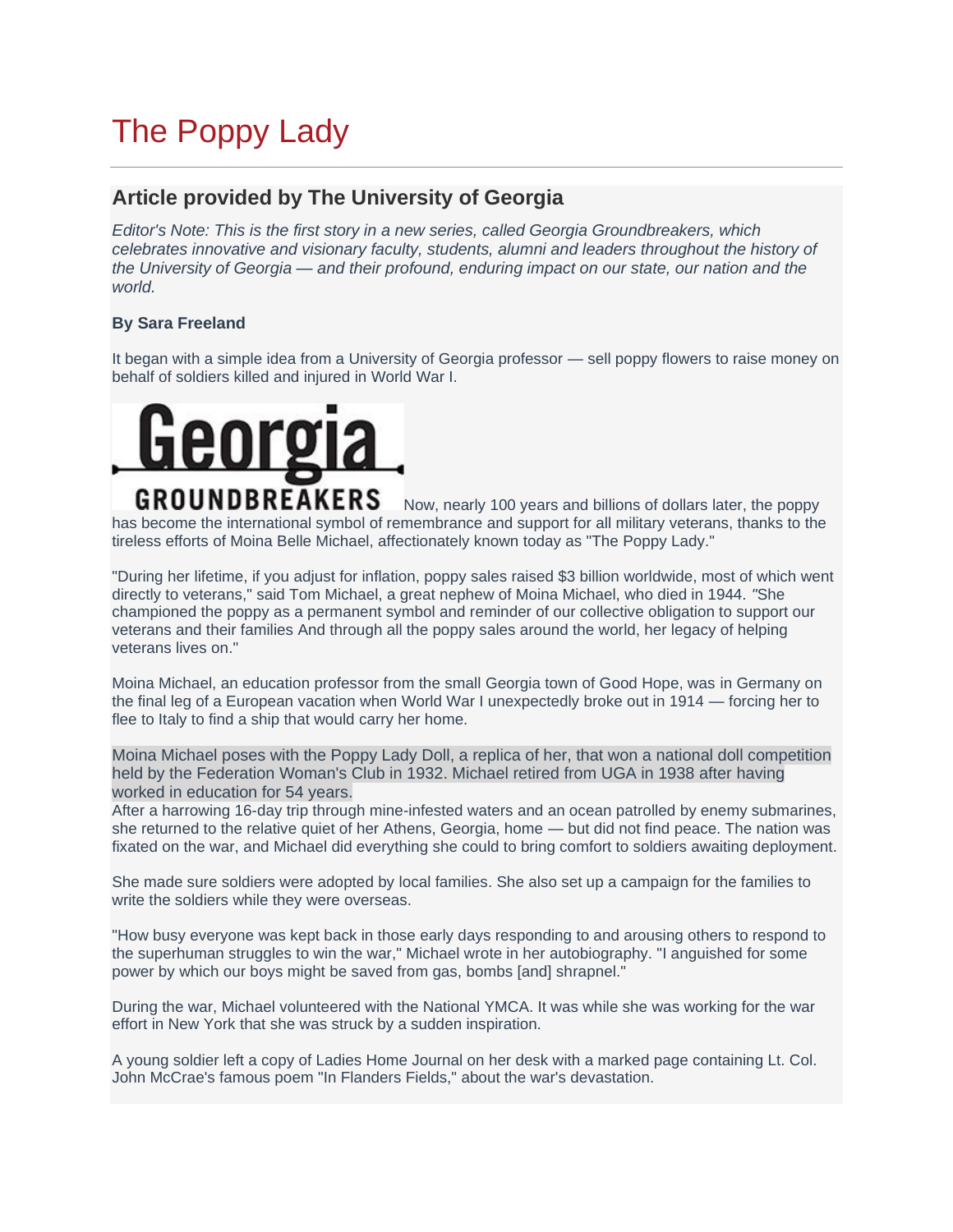"The last verse transfixed me," she wrote. "'To you from failing hands we throw the Torch; be yours to hold ir high. If ye break faith with us who die, we shall not sleep, though poppies grow in Flanders Fields.'"

On Nov. 9, 1918 — two days before the armistice that ended World War I — she wrote her own reply to McCrae's poem — entitled "We Shall Keep the Faith" — and decided "always to wear a red poppy of Flanders Fields as a sign of remembrance and emblem of 'keeping the faith with all who died.'"

She left her office and scoured local flower shops in search of silk poppies to share with businessmen, veterans and soldiers.



Moina Belle Michael planted poppies on what is now the UGA Health Sciences Campus. After the war, Athens and the University of Georgia became a hub for veteran rehabilitation. Michael taught a class of disabled servicemen and every Monday attended Disabled American Veterans chapter meetings. She even planted poppies on what is now UGA's Health Sciences Campus.

She also launched a national letter-writing campaign encouraging others to adopt the poppy. The American Legion designated the red poppy as its official flower in 1920, and distribution of poppies became a Legion national program in 1924.

"The soldiers who made the poppies for sale in America were classified as unfit for any employment by the government because of their war injuries. So they couldn't be hired. But they could make these little poppies," said Tom Michael, who has donated historic materials about his great aunt Moina to UGA's Hargrett Rare Book and Manuscript Library.

Other countries quickly followed suit. Remembrance poppies have been worn in the U.K., Australia and Canada since 1921 and since 1922 in New Zealand.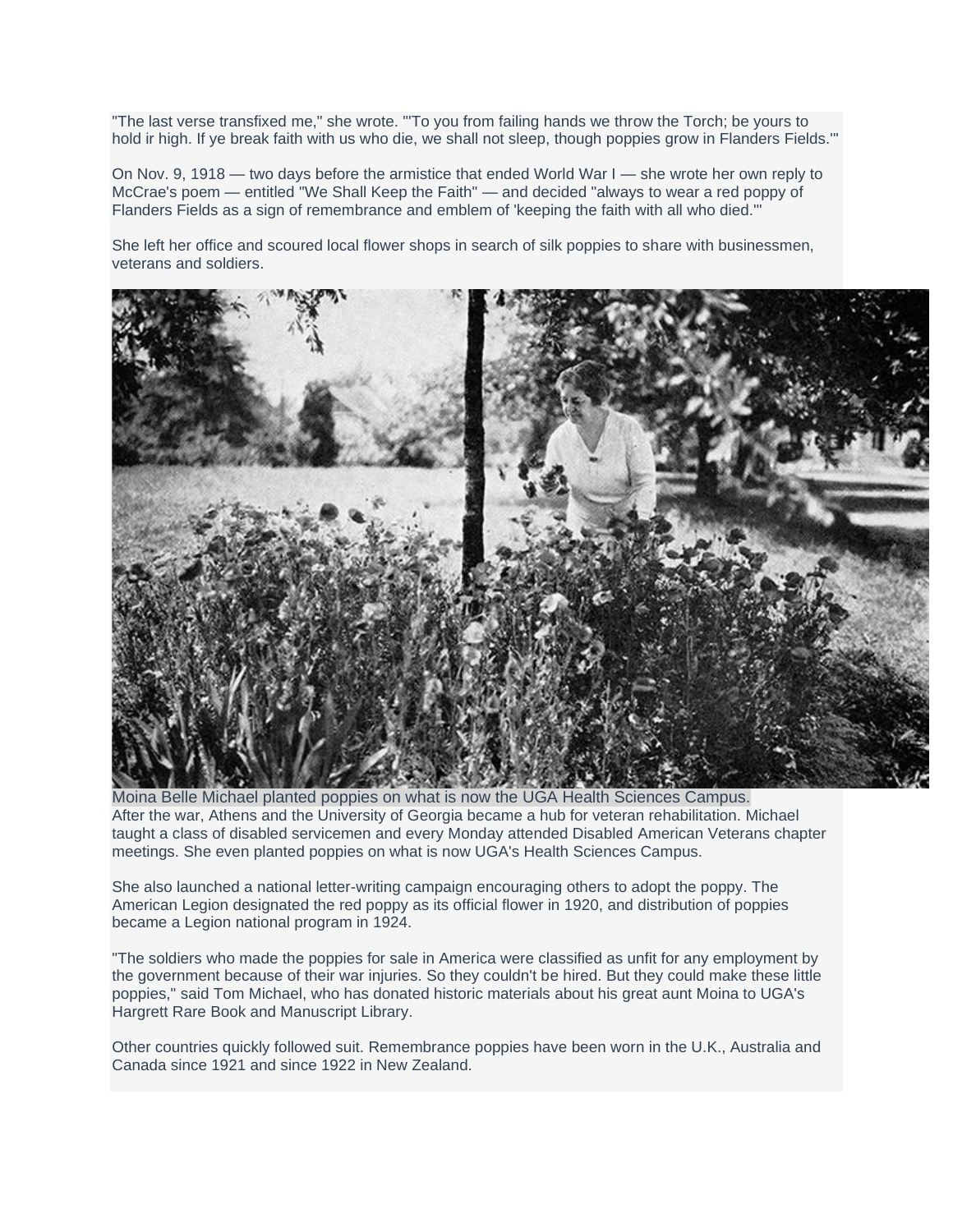In the United Kingdom, many don a red poppy on Remembrance Day — a holiday similar to Veterans Day, which also is observed on Nov. 11. There, the British Royal Legion distributes about 45 million remembrance poppies and raises about \$64 million annually to assist retired or injured soldiers. The funds support recovery centers, dementia care, medical expenses and even household repairs for veterans.

In 2016, nearly 3.5 million American Legion Auxiliary poppies were distributed, raising \$2.1 million for American veterans.



stamp in 1948 featuring Michael.

Michael was even featured on a U.S. postage stamp in 1948 — a red 3-cent stamp with her image, name and the title "Founder of Memorial Poppy."

Yet today, she is one of UGA's hidden treasures.

"Most people in Georgia don't know who she is," said Marie Mize, a library associate in the UGA School of Law and a member of the Moina Michael Poppy Project, a group that raises awareness for Michael and sells craft poppies to benefit veterans.

"I knew about her because my parents were both members of the American Legion. My father was a veteran and as a kid, I would go with my mom and we would sell poppies for the American Legion," Mize said. Members of her group crochet and cross-stitch poppies using plastic canvas and paper. They sell them online and at festivals.

"We've been working for three years now to buy an all-terrain wheelchair for a veteran (through the Independence Fund). That's \$15,000. That's a lot of \$3 and \$5 poppies," Mize added.

With the centennial of the armistice approaching, there is renewed interest in remembering Michael and her unyielding dedication to soldiers.

In her hometown of Good Hope, there's a road named after Michael and a corresponding historical marker. Another historical marker denotes her birthplace. Good Hope changed its annual fall festival to